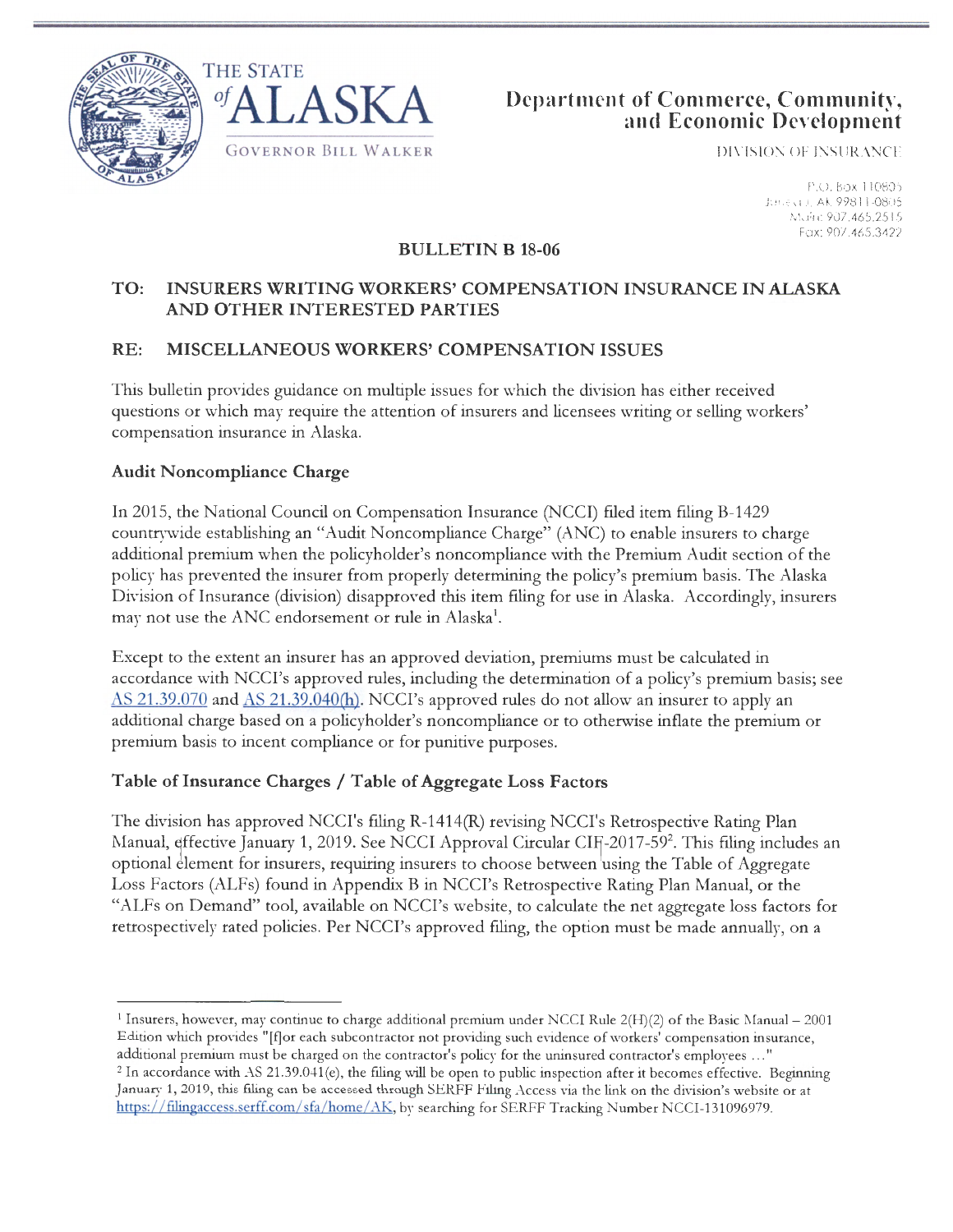state-by-state basis, such that an insurer applies a single method to all retrospectively rated policies in their book of business which become effective during a given calendar year in a particular state.

To comply with the filing requirements under AS 21.39.040, insurers that write retrospectively rated policies or utilize approved rating plans that reference and rely on NCCI's current Table of Insurance Charges (also known as "Table M"), must make a filing with the division prior to January 1, 2019 to identify the option they intend to use effective January 1, 2019. Subsequent filings are only required if an insurer subsequently changes options. Filings must be made in accordance with the requirements within AS 21.39.041 and 3 AAC 31.210-299, as applicable to workers' compensation rule filings.

# **Regulatory Order R 17-07 and NCCl's Large Risk Alternative Rating Option**

Regulatory Order R 17-07, issued on October 5, 2017, modifies the filing requirements for certain commercial rating plans. In response to the order, NCCI has reestablished their Retrospective Rating Plan Manual's Large Risk Alternative Rating Option (LRARO) rule in Alaska, effective March 1, 2018, with state specific parameters to satisfy the order. See NCCI Approval Circular AK-2018-03<sup>3</sup>.

Since all insurers writing workers' compensation insurance in Alaska generally must follow NCCI's approved rules, insurers are strongly encouraged to familiarize themselves with the parameters of the Alaska version of NCCI's LRARO rule to ensure applicable policies are issued in compliance with AS 21.39.040(h).

Insurers with approved rules that refer to, rely on, and/ or serve to alter NCCI's Retrospective Rating Plan Manual (e.g. "deviations" as described in AS 21.39.070) are encouraged to revisit any such rules to ensure proper continuity and coordination is maintained between the independently filed rules and NCCI's rules. If revisions are found to be necessary, the insurer shall make the appropriate filings with the division to ensure compliance with AS 21.39.040(h). In making these filings, to lessen the potential for delays or disapproval, please be mindful of the requirements outlined in Order R17-07.

Finally, insurers are reminded that, prior to implementing a negotiable rating rule for a policy type for which NCCI has no applicable rules approved in Alaska (e.g. loss reimbursement or excess policies), the insurer must have the rule approved by the division before issuing policies utilizing the negotiable rating rule. See AS 21.39.040(a) and (h) and R17-07 Order items B and E.

# **NCCl's Ability to Perform Test Audits and Inspections**

As the rating organization and statistical agency for workers' compensation insurance in Alaska, NCCI must ensure the data it receives is accurate and reliable. Without this assurance, it is not possible for NCCI to, for example, develop accurate and equitable insurance premiums, and in turn not possible for the division to carry out a fundamental purpose of "regulating insurance rates in order that they will not be excessive, inadequate, or unfairly discriminatory".

Accordingly, NCCI maintains various processes or "programs", not inconsistent with state laws, to ensure to a reasonable extent that they are able to carry out their ratemaking and advisory services · with an acceptable degree of accuracy. One of these processes is NCCI's "test audit program", which allows NCCI to: check the accuracy and reliability of carriers' audits, verify the classifications

<sup>3</sup> The applicable filings can be accessed through SERFF Filing Access via the link on the division's website or at https://filingaccess.serff.com/sfa/home/AK, by searching for SERFF Tracking Numbers NCCI-131364318 (rules) NCCI-131364319 (endorsement).